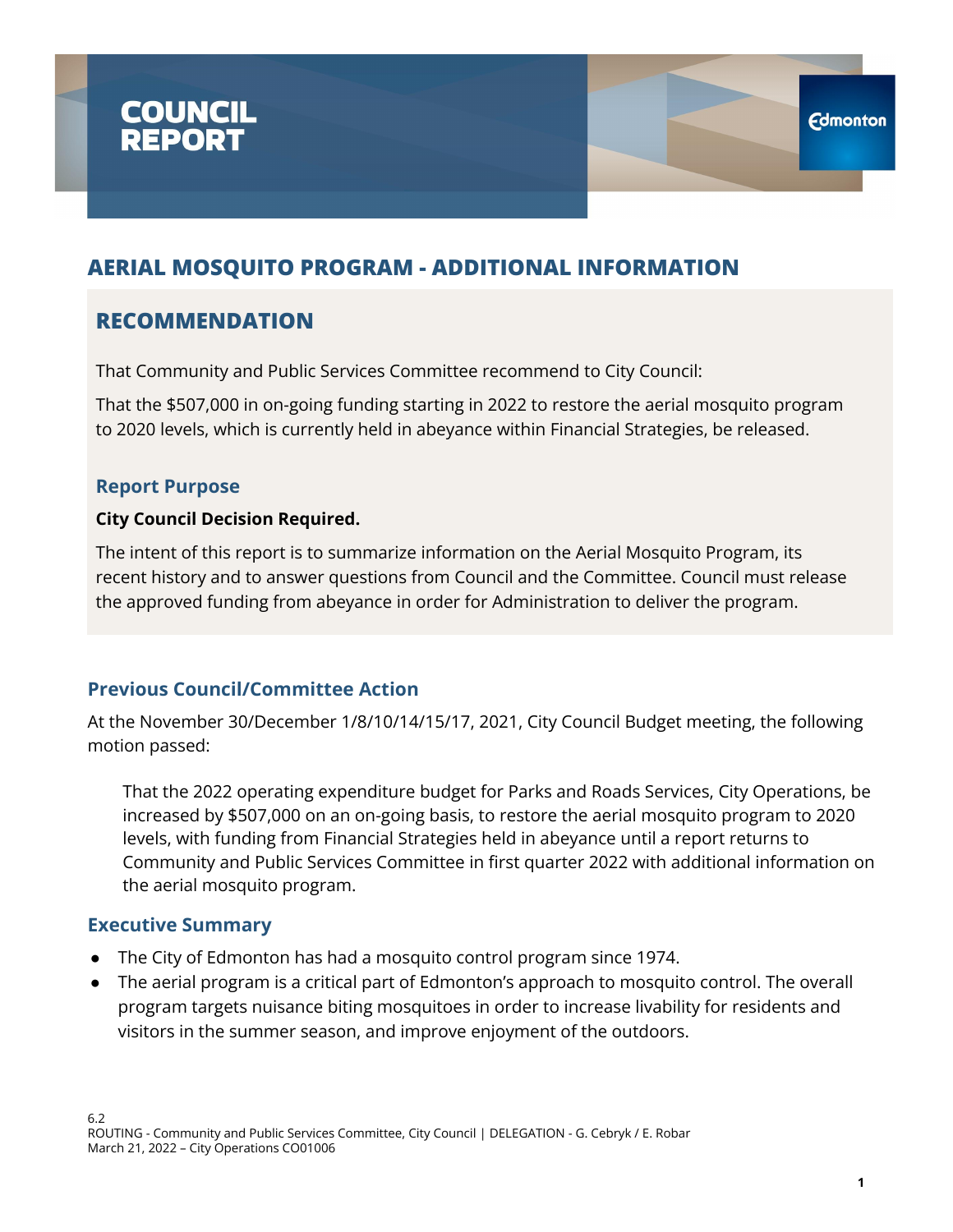- Treatments are focused on control of mosquito larvae (instead of adults) as this is the safest, most effective and environmentally friendly strategy in Edmonton's climate and with available pest control products.
- The program consists of both aerial and ground-based treatments, targeting temporary and semi-permanent water bodies only (not permanent bodies like lakes, rivers, permanent wetlands or reservoirs).
- Without the aerial program, mosquito populations would increase in the city due to migration.
- The aerial program has been funded at \$507,000 per year for approximately a decade, for helicopters, fuel and pesticides.
	- \$507,000 budget would provide for two aerial campaigns at current pricing levels, but three to four campaigns would be recommended.
- The City primarily uses two larvicides that are strictly regulated by Health Canada and are recommended by the World Health Organization, these products are commonly used across the globe.
	- These two products utilize proteins from a selective bacteria which are highly effective at killing mosquito larvae, are non-toxic to almost all other aquatic species and do not impact human health.
	- All pesticides used by the City of Edmonton are applied in accordance with product requirements, as well as federal and provincial regulations.
- The City of Edmonton carries out extensive monitoring of weather conditions, mosquito populations (larvae and adults), treatment effectiveness and impacts on non-target aquatic species.

# **REPORT**

### **Background**

More than 30 native species of mosquito live in the Edmonton area. The Mosquito Abatement (control) Program targets nuisance, biting mosquitoes in order to increase livability in the city and allow residents and visitors to take full advantage of outdoor activities during Edmonton's brief summer season. The control program historically included both ground and aerial application components. The annual aerial program funding of \$507,000 was eliminated as part of the 2020 Fall Supplementary Operating Budget Adjustment, in order to achieve a zero per cent tax increase for 2021 and ease the financial impacts of the pandemic on citizens. In May 2021, \$507,000 was reinstated for the aerial program on a one-time basis for treatments in the summer of 2021. The rationale was the anticipation of wet weather and the expectation that more Edmontonians would be spending time outdoors due to COVID restrictions. The motion passed at the November 30/December 1/8/10/14/15 17, 2021, City Council meeting directed Administration to reinstate the budget for aerial mosquito control on an ongoing basis with funding from financial strategies, subject to this report.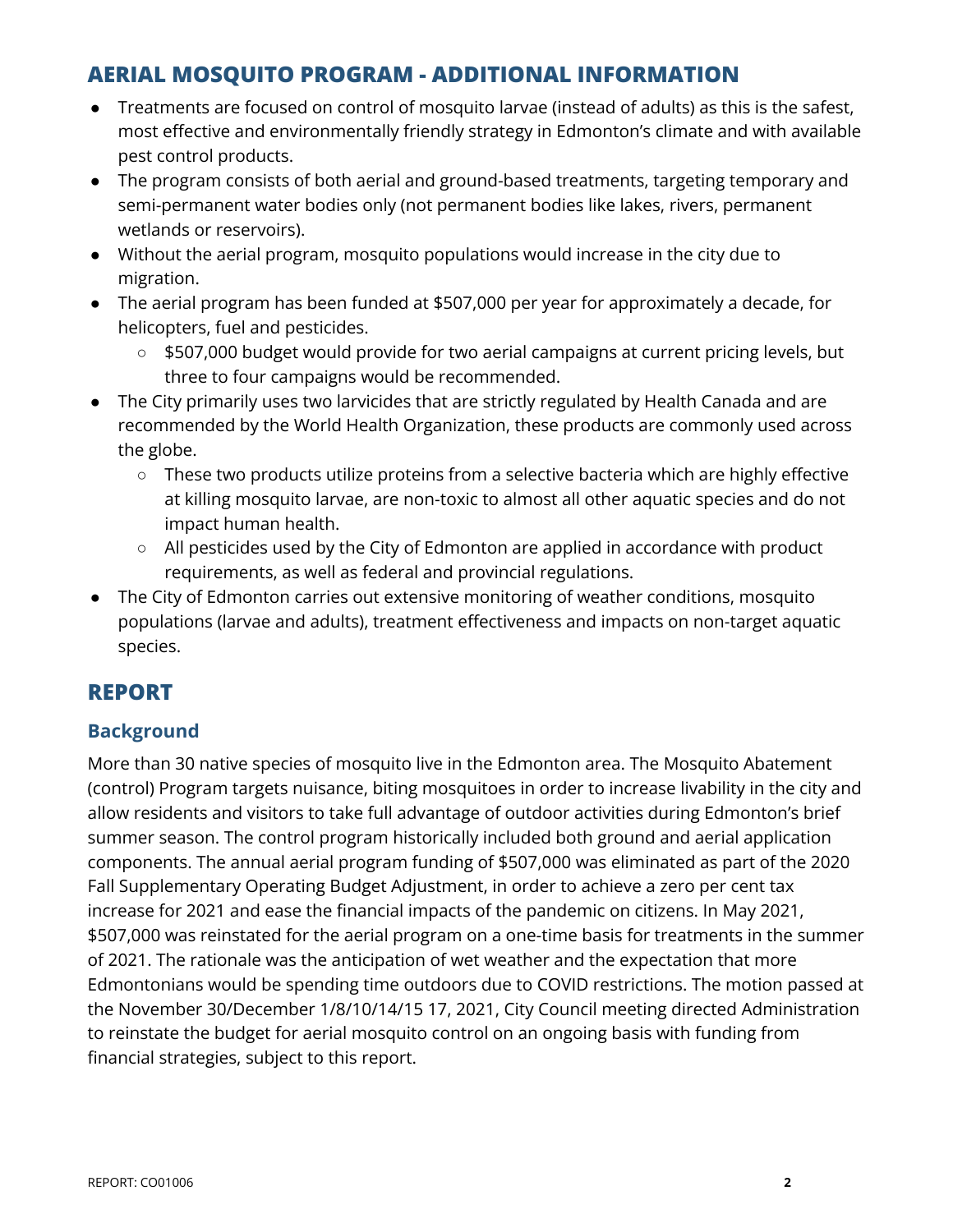#### **Edmonton's Approach to Mosquito Control and Products Used**

The City's mosquito control program is planned and delivered in accordance with the City of Edmonton Integrated Pest Management (IPM) Policy, C501A (available on [edmonton.ca/pests\)](http://edmonton.ca/pests). The program and supporting policy were audited by the Office of the City Auditor in 2017 and recommendations were incorporated. Initially, developed in conjunction with the University of Alberta in 1974, the program has targeted larval stages of nuisance species. Analysis has shown that targeting larvae is a more proactive, environmentally-friendly, effective and safer approach than controlling adult mosquitoes, which is generally not practiced unless the primary concern is the spread of disease.

There are a limited number of products available for mosquito control in Canada which have different levels of effectiveness and performance on target species in Edmonton's climate, as well as their impacts on non-target species.

Adult control insecticides available for use in Canada are generally dispersed over wide (and often residential) areas using Ultra Low Volume (ULV) sprayers or "foggers". They affect large numbers of other insects, and have the potential to affect birds and mammals. These products are also not effective given Edmonton's cooler overnight temperatures, as these products are typically applied at night to minimize human exposure. As a result, wide-scale adult insect control is not an effective or desirable approach for Edmonton.

There are three main categories of larvicides, which are applied directly to the aquatic environments to prevent development into adults:

- Products using Bti (*Bacillus thuringiensis israelensis*), a selective fly gut toxin derived from bacteria, are the most effective larvicides for Edmonton area mosquito species and conditions, without impacting non-target species, make up the majority of the program.
- Products using artificial insect growth regulating hormones, these are more expensive and have greater impact on other species in that they affect all other organisms in the targeted aquatic habitat that have the same hormones. Treated areas can be difficult to determine and effectiveness harder to assess, as the larval growth is interrupted rather than the larvae being killed. This type of product is only used in specific circumstances in Edmonton's program.
- Products using proteins derived from bacteria (*Bacillus sphaericus*), these are more effective against certain mosquito species, including some important disease vectors found in the United States, but they are less effective against species found in Edmonton. Additionally, these products are less effective in colder water temperatures. This type of product is then used only for targeted (ground-based) applications when certain species are detected and the effort would be deemed effective based on additional surveillance and scope. However, these products are not appropriate for use in Edmonton's broader aerial program.

Edmonton's mosquito control program has utilized biorational larvicide products containing Bti since 1980. Proteins from this naturally occurring soil bacteria are carried on granular ground corn cob material (see Attachment 1), which is then applied to temporary or semi-permanent water bodies containing larvae. Permanent water bodies, such as lakes or rivers, are not treated because they contribute little towards mosquito production and also support more complex insect communities including mosquito predators such as dragonflies. Treated drinking water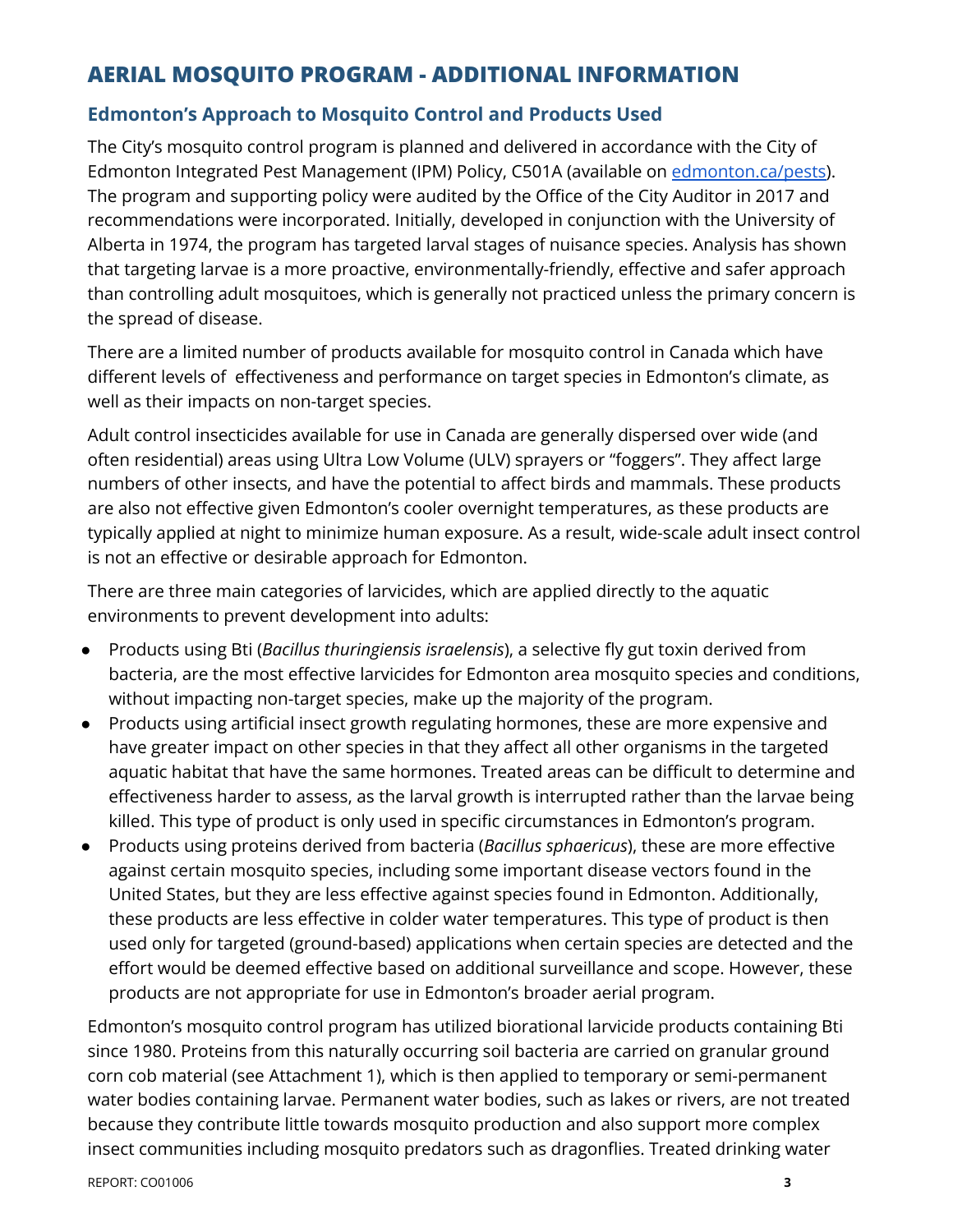reservoirs or receptacles are also not treated in order to avoid the possibility of introduction of live bacteria into these potable water sources.

Edmonton uses two specific Bti larvicide products (Vectobac 200G Biological Larvicide and Aquabac 200G Biological Larvicide Granules), which are the most widely used products worldwide, approved by Health Canada and recommended by WHO. Like all pesticides approved for use in Canada, these products are subject to stringent health and environmental testing, regulated, and are proven effective. The products have shown no evidence of human toxicity or carcinogenic effects, and are considered non-toxic to almost all other organisms, other than some related groups of aquatic flies.

The aerial program itself involves targeted, localized treatment of temporary water bodies in open fields within the agricultural lands surrounding the city (see Attachment 1 for maps). This extends into the surrounding counties under agreements with Parkland, Leduc, Strathcona and Sturgeon Counties, as well as Enoch Cree Nation and the City of Beaumont. This approach reduces the number of developing aquatic mosquito larvae and has a broad impact on the whole city by proactively reducing the number of mosquitoes that will migrate into the city.

Following a rainfall there can be an estimated 15,000-20,000 temporary water bodies that form within the aerial program treatment area. Each water body can support hundreds of thousands of developing mosquito larvae. A single campaign of aerial treatment can result in the reduction of hundreds of millions of mosquitoes. (See Attachment 1 for maps.)The aerial program is complemented by roadside ditch and ground programs (see Attachment 1 for photos) that target similar temporary aquatic habitats along roads, in parks and in ravines within the city. Sherwood Park (Strathcona County) also has some limited ground application within their region, but most of the other municipalities no longer have programs since provincial funding was eliminated in the 2000's.

Products are applied by (or under the supervision of) certified pesticide applicators in a targeted fashion by ground and aerial methods consistent with product requirements and federal and provincial regulations. Collectively these regulations set out requirements for application rates, timing, frequency, methods, meteorological conditions, application restrictions and health and safety measures.

### **Monitoring**

The City monitors mosquito populations, developmental stage and environmental conditions for the appropriate product use and application timing, as well as monitoring impacts of applications on mosquito populations (larvae, adult) and other aquatic non-target organisms. This monitoring has shown that aquatic biodiversity has rebounded compared to levels prior to 2015, when broad-spectrum larvicides were used.

### **Aerial Application and Alternatives**

Aerial application of larvicides by helicopter is carried out using tanks and application booms at low altitude over the temporary water bodies (see Attachment 1 for photos). Application is targeted to those water bodies without broadly applying product to large areas, which would be unnecessary, ineffective and wasteful. Meteorological conditions are carefully monitored and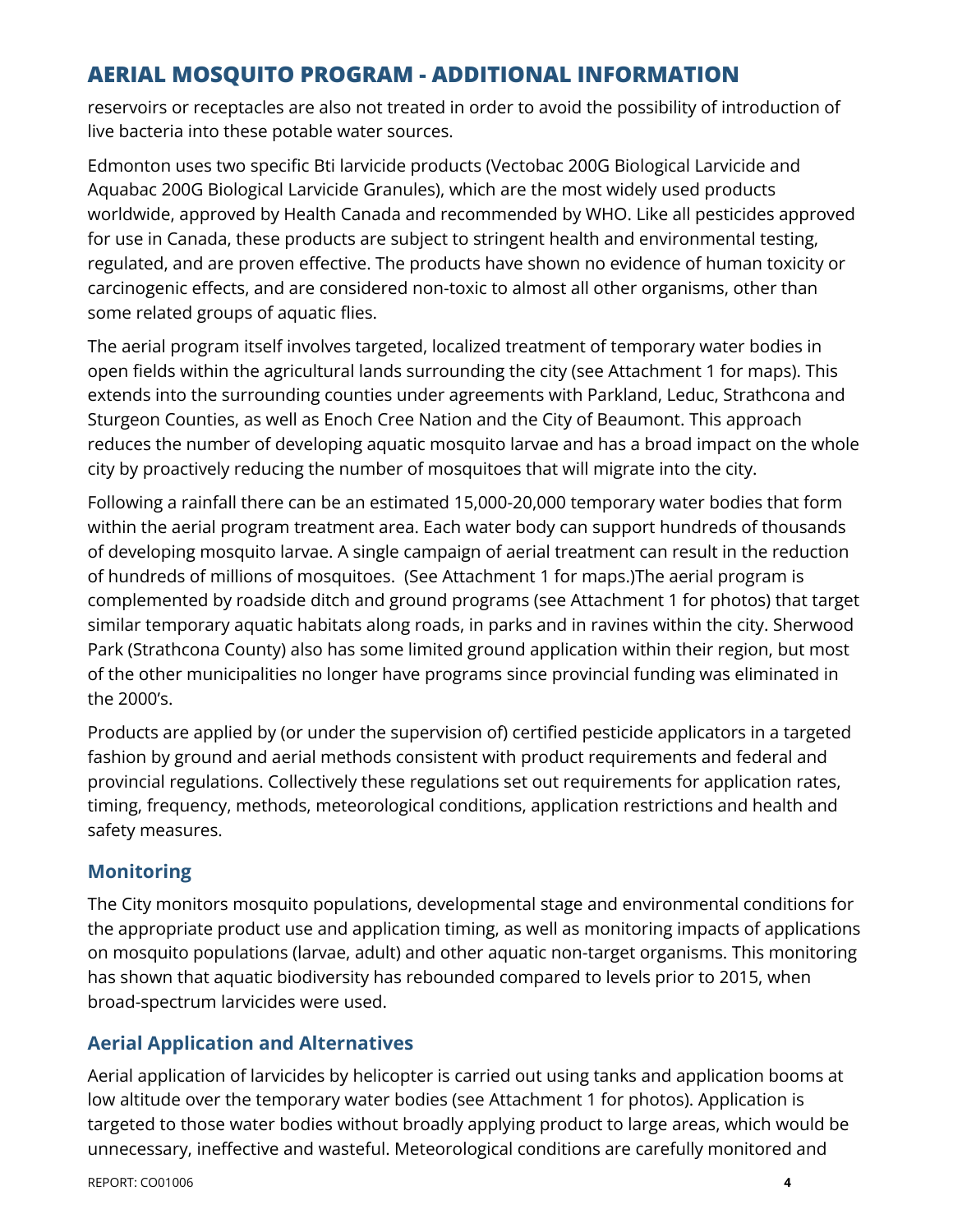application occurs only within certain limits in order to allow for complete and even coverage. In conjunction with the Ministry of Alberta Environment and Parks, the City of Edmonton has set a maximum operating wind speed of 16 kilometers per hour for applications to reduce crosswind application drift.

Although the aerial program is complemented by ground applications, only roadside ditches and other similar temporary water bodies are reasonably accessible and small enough to be treated with ground-based methods (e.g. tank trucks with booms, manual backpack treatments, etc.). Aerial application is the best way to effectively treat the agricultural habitat surrounding the city in the time span required.

Without the aerial program, numbers of mosquitoes within the city would most likely increase (more so in years with large amounts of precipitation), leading to larger quantities of mosquitoes migrating into the city. The side effect of this is not only reduced use and enjoyment of the outdoors by Edmontonians, but an increase in the use of personal repellents and backyard treatments with fogs, adulticide sprays and other remedies to reduce biting.

Additional answers to questions from City Council members posed during fall supplemental budget deliberations are addressed in detail in Attachment 2.

#### **Budget/Financial Implications**

The amount of \$507,000 includes the helicopter contract, fuel and pesticides used for treatment. This budgeted amount has been the same for approximately a decade. It is anticipated that a continued budget of \$507,000 would support two aerial campaigns per season, as opposed to conducting a more ideal three or four campaigns. See Attachment 3 for a comparison of cost and treatment changes over time.

#### **Community Insights**

While there has been no public engagement regarding the use of aerial mosquito control efforts within Edmonton at this time, Edmontonians are clear that they value the enjoyment of the outdoors during the warmer months of the year. This enjoyment is affected by the presence of nuisance insects, most notably mosquitos, and effective pest management is an important service provided by the City. Additionally, the City has an Integrated Pest Management Advisory Group, made up of external members with a mandate is to provide strategic advice on integrated pest management issues; including recommendations to the Administration about integrated pest management (IPM) and facilitating public perspective on IPM issues in order to support the ongoing implementation of the Integrated Pest Management Policy C501A. This group will be engaged on the program should changes be made in the future.

The City provides general information about the mosquito control efforts to the public on [edmonton.ca/mosquitocontrol.](https://www.edmonton.ca/mosquitocontrol) The daily status of mosquito control operations, as well as management of weeds and tree pests, can be seen at [edmonton.ca/pesticidenotification.](https://www.edmonton.ca/pesticidenotification) The public can access the locations of applied mosquito pesticides through the City's Open Data Catalog at <https://data.edmonton.ca/browse>.